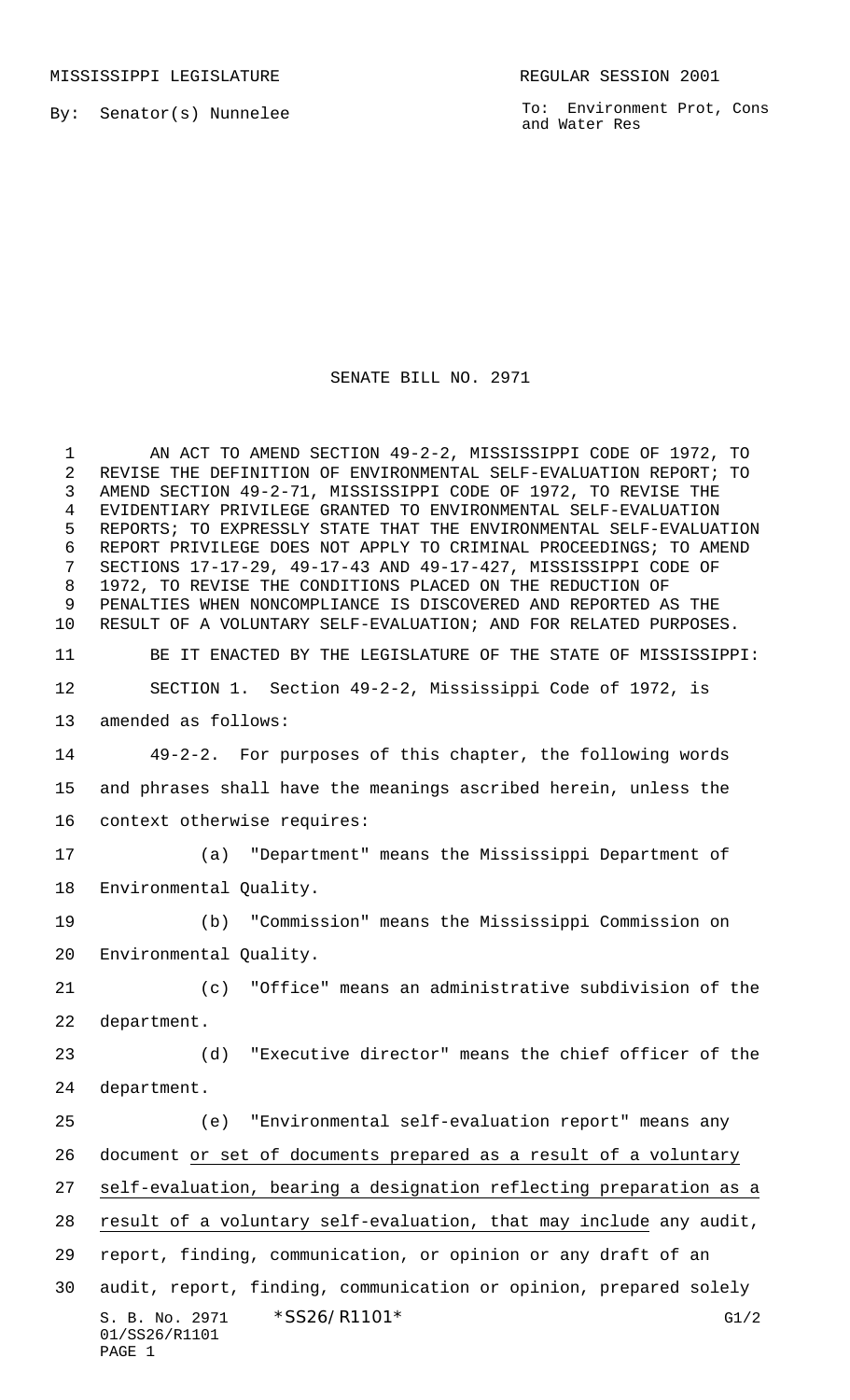as a part of or in connection with a voluntary self-assessment that is done in good faith, which report is kept and maintained solely within the confines of the evaluated party.

 (f) "Voluntary self-evaluation" means a self-initiated internal assessment, audit, or review, not otherwise expressly required by environmental law, of a facility or an activity at a facility, or management systems related to a facility or an activity. A voluntary self-evaluation shall be designed to identify and prevent noncompliance with environmental laws, and improve compliance with environmental laws. In addition, a voluntary self-evaluation must be conducted by an owner or operator of a facility or an employee of the owner or operator or by a private contractor engaged by the owner or operator. The voluntary self-evaluation shall cover a specific period of time.

 (g) "Environmental law" means any federal, state or local statute, rule or regulation, or any order, award, agreement, release, permit, license, standard or notice from or issued by a federal, state or local court, agency or governmental authority in pursuance thereof.

 SECTION 2. Section 49-2-71, Mississippi Code of 1972, is amended as follows:

 49-2-71. (1) An environmental self-evaluation report, as defined in Section 49-2-2, is privileged and is not admissible **\* \* \*** in any civil **\* \* \*** or administrative proceeding 55 or any civil or administrative investigation and is not subject to compelled production or any other discovery concerning the environmental self-evaluation report pursuant to the rules of civil procedure **\* \* \*** or administrative procedure or by subpoena unless:

 (a) The person for whom the environmental self-evaluation report was prepared, irrespective of whether the self-evaluation report was conducted and/or prepared by a private

S. B. No. 2971 \*SS26/R1101\* 01/SS26/R1101 PAGE 2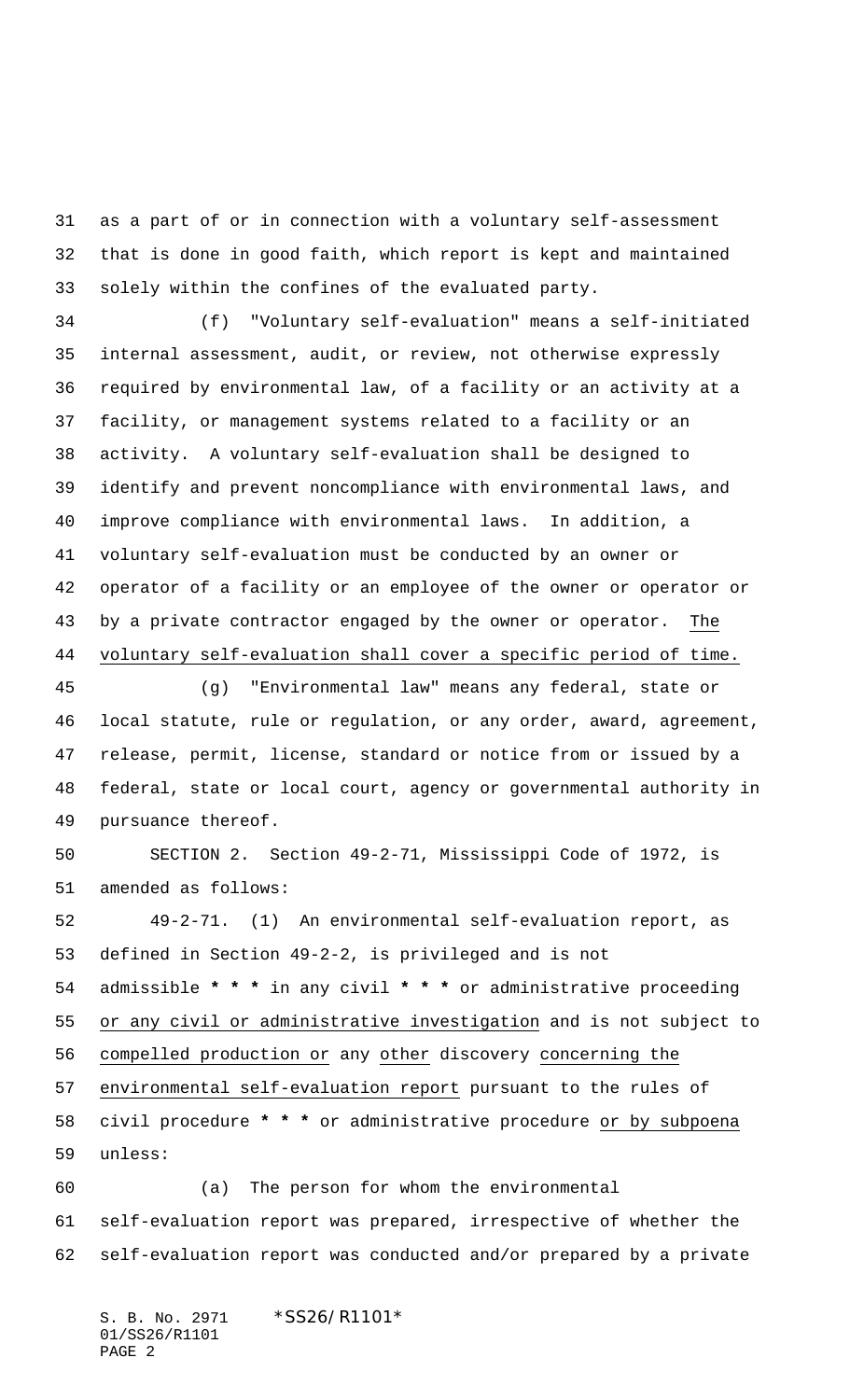contractor hired by the person, expressly waives the provisions of this section;

 (b) The court of record, or hearing officer, who shall be neutral and independent, after in camera review, determines that:

 (i) The environmental self-evaluation report shows evidence that the person for which the environmental self-evaluation report was prepared is not or was not in compliance with an environmental law; **\* \* \***

 (ii) The person did not initiate appropriate efforts to achieve compliance with the environmental law or complete any necessary permit application promptly after the noncompliance with the environmental law was discovered and, as a result, the person did not or will not achieve compliance with the environmental law or complete the necessary permit application 78 within a reasonable amount of time; and

 (iii) For the purposes of paragraphs (b)(i) and (b)(ii) only, if the evidence shows noncompliance by a person with more than one (1) environmental law, the person may demonstrate that appropriate efforts to achieve compliance were or are being taken by instituting a comprehensive program that establishes a phased schedule of actions to be taken to bring the person into 85 compliance with all of such environmental laws;

 (c) The court of record or hearing officer, who shall be neutral and independent, after an in camera review, determines that the privilege is being asserted for a fraudulent purpose or that the environmental self-evaluation report was prepared to avoid disclosure of information in an investigative,

 administrative, or judicial proceeding that was underway, or for which the person had been provided written notification that an investigation into a specific violation had been initiated; or

S. B. No. 2971 \* SS26/R1101\* 01/SS26/R1101 PAGE 3 (d) The court of record or hearing officer, who shall be neutral and independent, determines that even if subject to the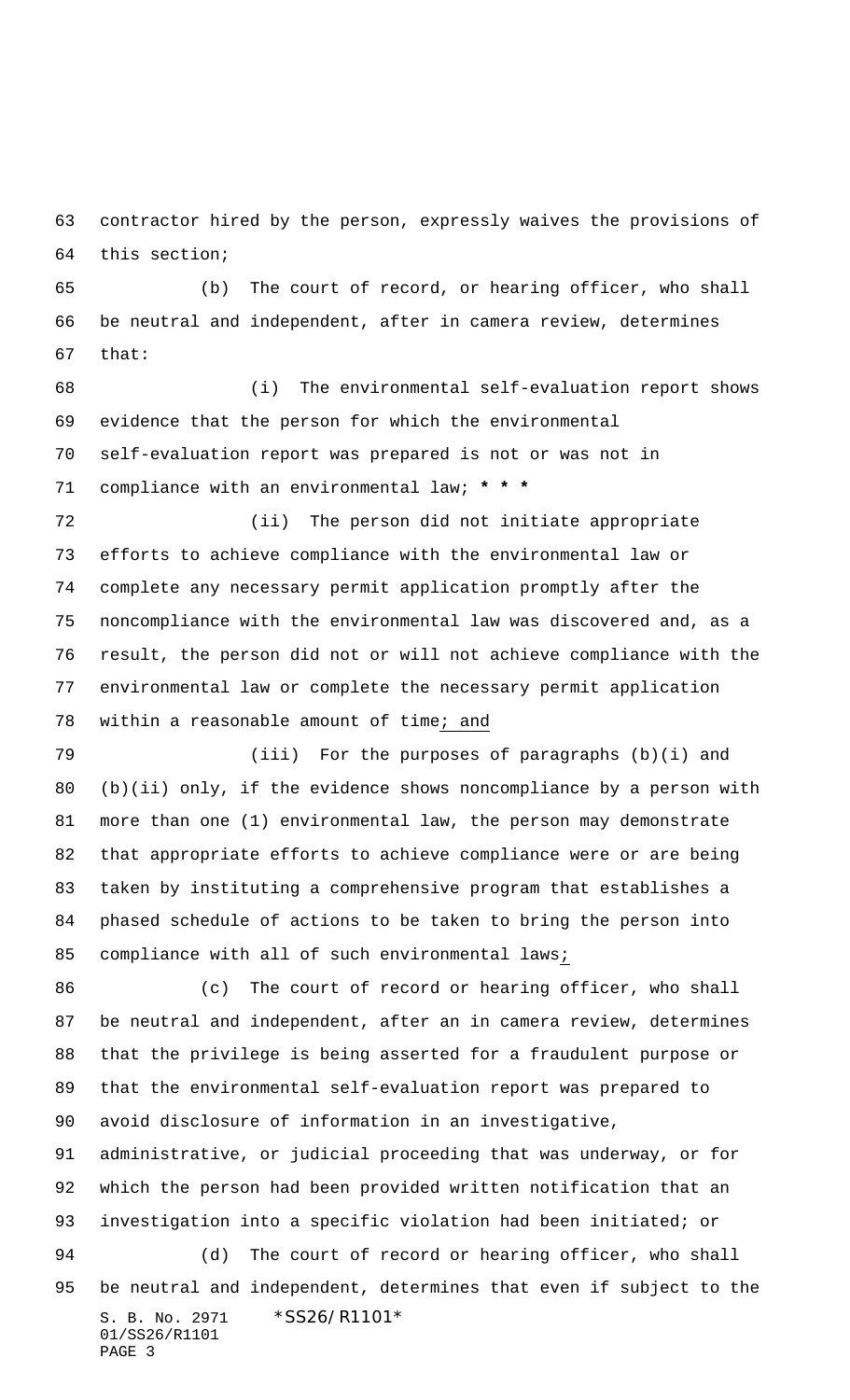privilege, it is found that a condition exists that demonstrates a substantial hazard or endangerment to the public health and safety or the environment that actually exists currently, existed 99 previously or is imminent to occur in the future.

 (2) The self-evaluation privilege created by this section does not apply to:

 (a) Documents or information required to be developed, maintained or reported pursuant to any environmental law or any other law or regulation; or

 (b) Documents or other information required to be made available or furnished to a regulatory agency pursuant to any environmental law or any other law or regulation; or

 (c) Information in the possession of a regulatory agency obtained through observation, sampling, monitoring or otherwise and which is subject to public disclosure pursuant to the Mississippi Public Records Act of 1983; or

 (d) Information obtained through any source independent of the environmental self-evaluation report; or

 (e) Documents existing prior to the commencement of and independent of the voluntary self-evaluation with the exception of evidence establishing a request for compliance assistance to the appropriate government agency or authority.

S. B. No. 2971 \*SS26/R1101\* 01/SS26/R1101 PAGE 4 (3) (a) Upon a showing by any party, based upon independent knowledge, that probable cause exists to believe that an exception to the self-evaluation privilege under subsection (1) of this section is applicable to an environmental self-evaluation report or that the privilege does not apply to the environmental self-evaluation report pursuant to the provisions of subsection (2) of this section, then a court of record or hearing officer, who shall be neutral and independent, may allow such party limited access to the environmental self-evaluation report for the purposes of an in camera review only. The court of record or the hearing officer may grant limited access to all or part of the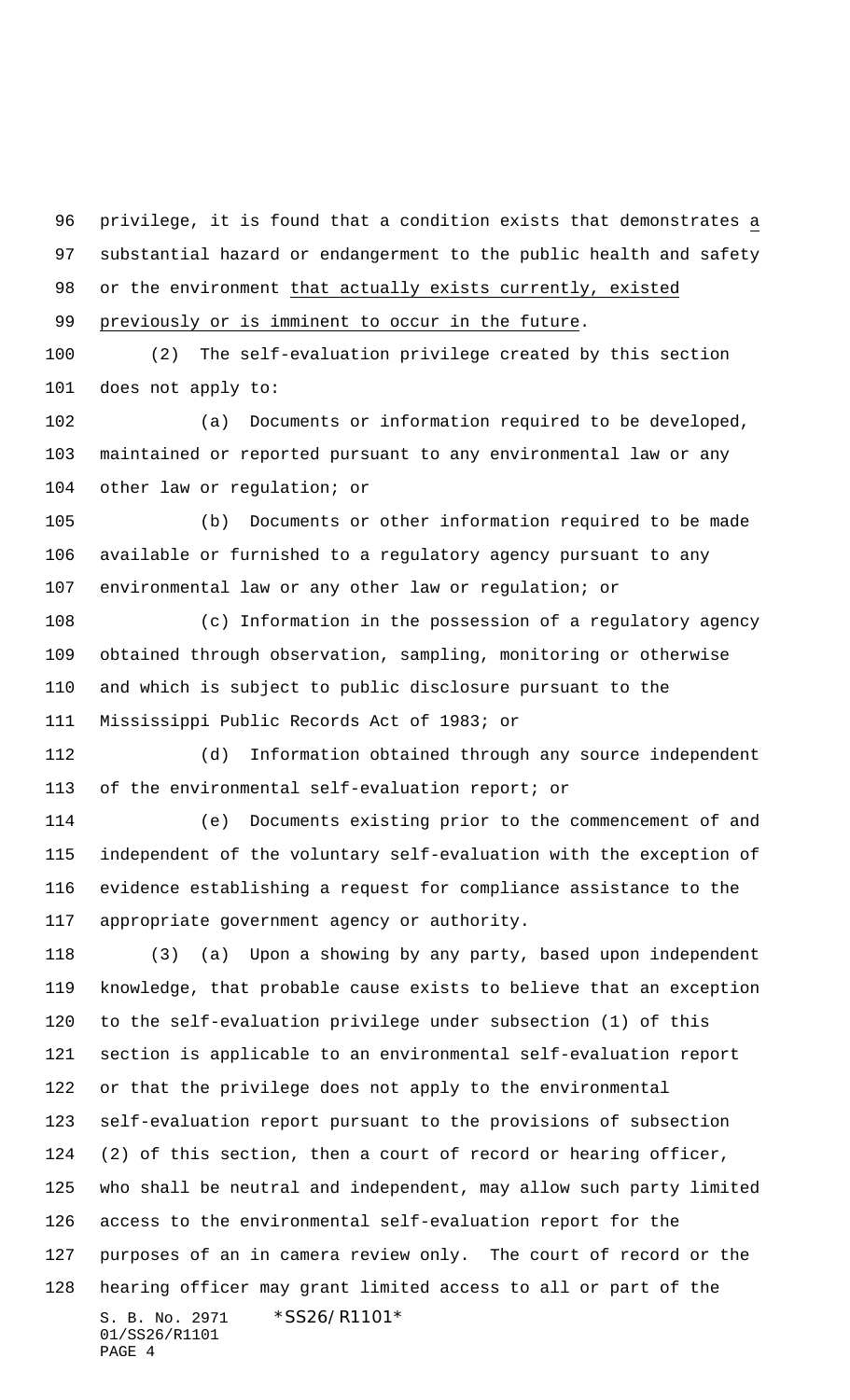environmental self-evaluation report for the purposes specified in this subsection (3) upon those conditions that may be necessary to protect the confidentiality of the environmental self-evaluation 132 report. If the court or hearing officer ultimately determines that the document is privileged, a moving party who obtains access to an environmental self-evaluation report for the purposes specified in this subsection (3) may not divulge any information from the report except as specifically allowed by the court or hearing officer.

 (b) If any party divulges all or any part of the information contained in an environmental self-evaluation report in violation of the provisions of paragraph (a) of this subsection (3) or if any other person knowingly divulges or disseminates all or any part of the information contained in an environmental self-evaluation report that was provided to such person in violation of the provisions of paragraph (a) of this subsection (3), such party or other person is liable for any damages caused by the divulgence or dissemination of the information that are incurred by the person for which the environmental self-evaluation report was prepared. The court or hearing officer also may issue such contempt orders and sanctions against the offending party or such party's legal counsel as may be necessary to ensure compliance.

 (4) Nothing in this section limits, waives or abrogates the scope or nature of any statutory or common law privilege.

S. B. No. 2971 \*SS26/R1101\* 01/SS26/R1101 PAGE 5 (5) A person asserting a voluntary self-evaluation privilege has the burden of proving a prima facie case as to the applicability of the privilege. A party seeking disclosure of an environmental self-evaluation report has the burden of proving that such privilege does not exist under this section. (6) All environmental self-evaluation reports that are protected by the self-evaluation privilege created by this act shall be privileged and exempt from the provisions of the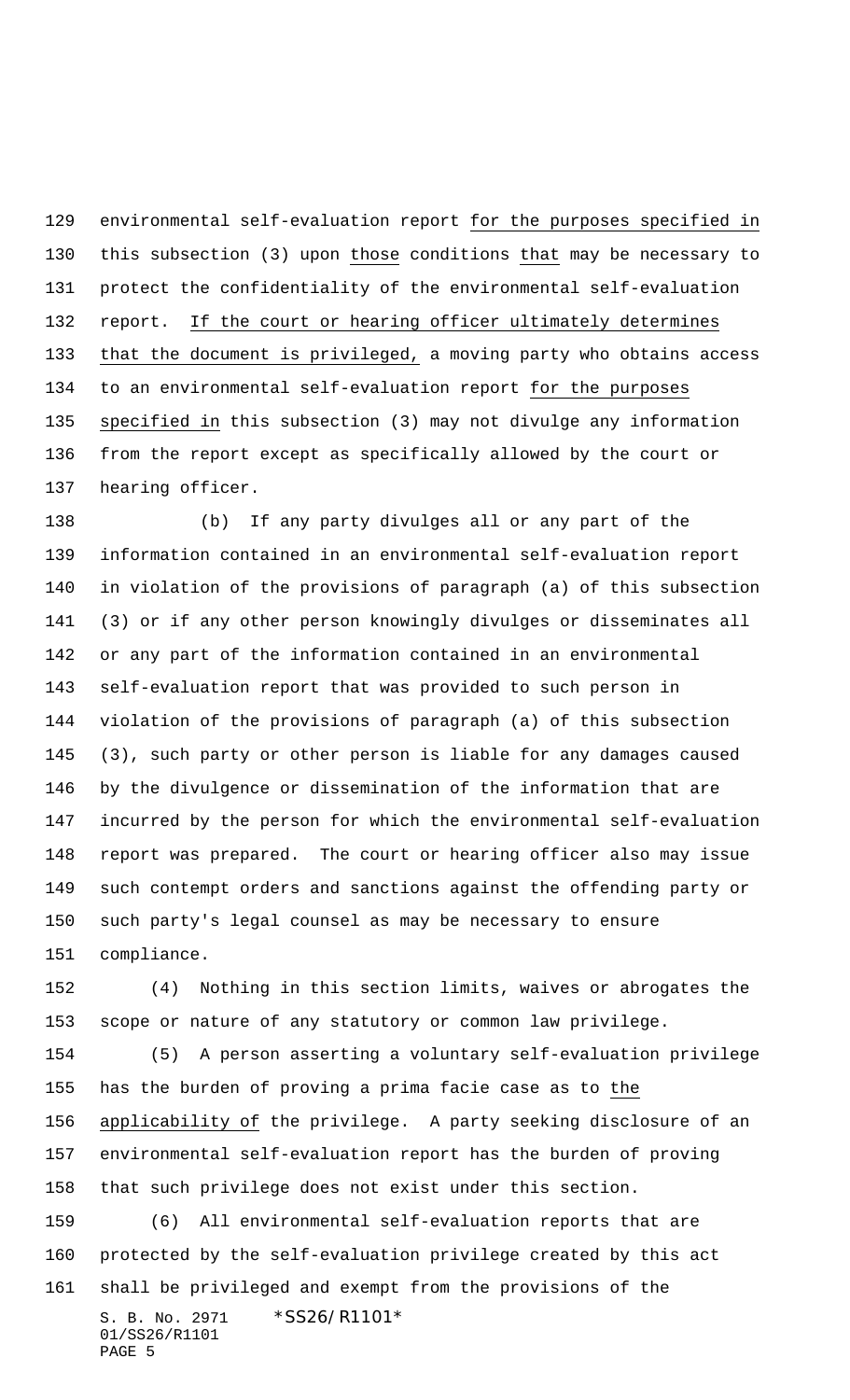Mississippi Public Records Act in accordance with Section 25-61-11, Mississippi Code of 1972.

 (7) The privilege created by this section does not apply to criminal investigations or proceedings. If an environmental self-evaluation report is obtained, reviewed or used in a criminal proceeding, the privilege created by this section applicable to administrative or civil proceedings or investigations is not waived or eliminated.

 SECTION 3. Section 17-17-29, Mississippi Code of 1972, is amended as follows:

 17-17-29. (1) Any person found by the commission violating any of the provisions of Sections 17-17-1 through 17-17-47, or any rule or regulation or written order of the commission in pursuance thereof, or any condition or limitation of a permit, shall be subject to a civil penalty of not more than Twenty-five Thousand Dollars (\$25,000.00) for each violation, such penalty to be assessed and levied by the commission after a hearing. Appeals from the imposition of the civil penalty may be taken to the chancery court in the same manner as appeals from orders of the commission. If the appellant desires to stay the execution of a civil penalty assessed by the commission, he shall give bond with sufficient resident sureties of one or more guaranty or surety companies authorized to do business in this state, payable to the State of Mississippi, in an amount equal to double the amount of any civil penalty assessed by the commission, as to which the stay of execution is desired, conditioned, if the judgment shall be affirmed, to pay all costs of the assessment entered against the appellant. Each day upon which such violation occurs shall be deemed a separate and additional violation.

S. B. No. 2971 \*SS26/R1101\* 01/SS26/R1101 PAGE 6 (2) In lieu of, or in addition to, the penalty provided in subsection (1) of this section, the commission shall have the power to institute and maintain in the name of the state any and all proceedings necessary or appropriate to enforce the provisions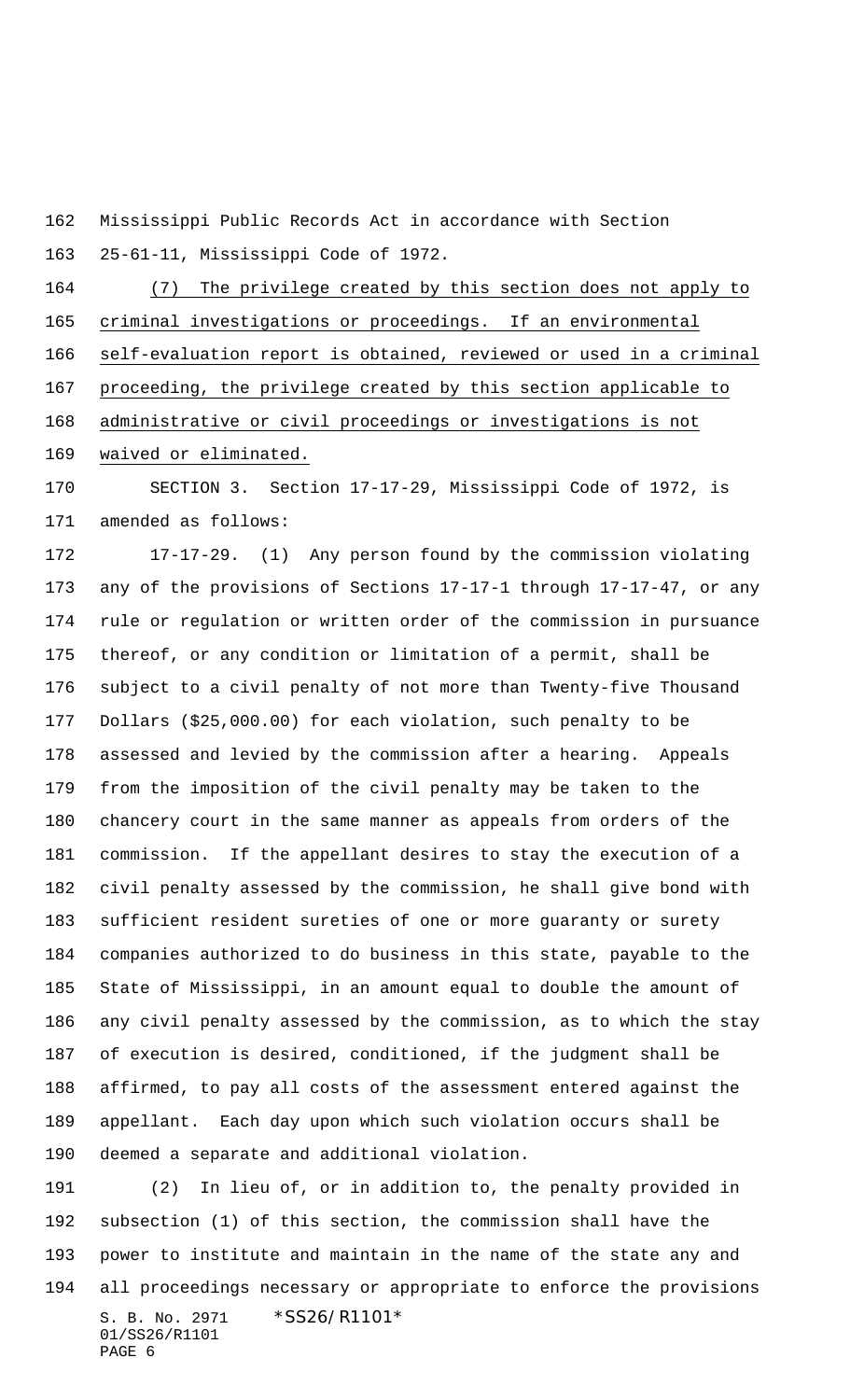of Sections 17-17-1 through 17-17-47, rules and regulations in force pursuant thereto, and orders and permits made and issued under those sections, in the appropriate circuit, chancery, county or justice court of the county in which venue may lie. The commission may obtain mandatory or prohibitory injunctive relief, either temporary or permanent, and in cases of imminent and substantial hazard as set forth in Section 17-17-27, subsection (4), it shall not be necessary in such cases that the state plead or prove (a) that irreparable damage would result if the injunction did not issue; (b) that there is no adequate remedy at law; or (c) that a written complaint or commission order has first been issued for the alleged violation.

 (3) Any person who violates any of the provisions of, or fails to perform any duty imposed by, Sections 17-17-1 through 17-17-47, or any rule or regulation issued hereunder, or who violates any order or determination of the commission promulgated pursuant to such sections, and causes the death of wildlife shall be liable, in addition to the penalties provided in subsection (1) and/or (2) of this section, to pay to the state an additional amount equal to the sum of money reasonably necessary to replenish such wildlife as determined by the commission after consultation with the Mississippi Commission on Wildlife, Fisheries and Parks. Such amount may be recovered by the commission on behalf of the state in a civil action brought in the appropriate county or circuit court of the county in which venue may lie.

 (4) Any person creating, or responsible for creating, through misadventure, happenstance, or otherwise, an immediate necessity for remedial or cleanup action involving solid waste shall be liable for the cost of such remedial or cleanup action and the commission may recover the cost of same by a civil action brought in the circuit court of the county in which venue may lie. This penalty may be recovered in lieu of or in addition to the

S. B. No. 2971 \*SS26/R1101\* 01/SS26/R1101 PAGE 7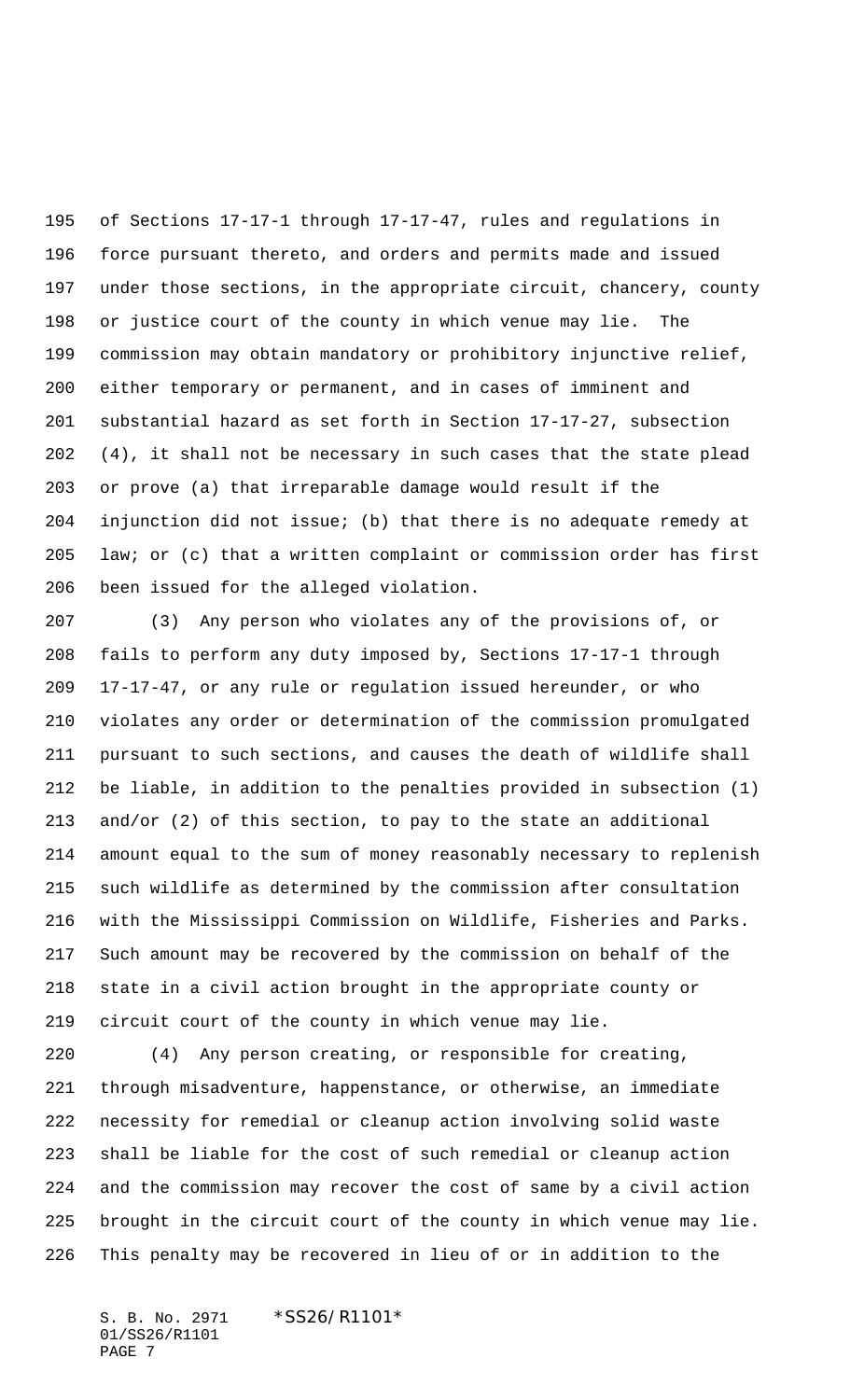penalties provided in subsection (1), (2) and/or (3) of this section.

 In the event of the necessity for immediate remedial or cleanup action, the commission may contract for same and advance funds from the Pollution Emergency Fund to pay the costs thereof, such advancements to be repaid to the Pollution Emergency Fund upon recovery by the commission as provided herein.

 (5) Any person who knowingly violates any provision of this chapter or violates any order issued by the commission under the authority of this chapter shall, upon conviction, be guilty of a misdemeanor and shall be subject to a fine of not more than Twenty-five Thousand Dollars (\$25,000.00) for each day of violation or to imprisonment not to exceed one (1) year, or both. Each day's violation shall constitute a separate offense. The provisions in subsection (7)(g) that authorize the commission to reduce a penalty in certain cases involving voluntary self-evaluation disclosures shall not apply to this subsection

 $244 \t(5)$ .

 (6) All fines, penalties and other sums recovered or collected by the commission for and in behalf of the state under this section shall be deposited in the Pollution Emergency Fund established by Sections 49-17-61 through 49-17-70, and the commission is authorized to receive and accept, from any and all available sources whatsoever, additional funds to be deposited in such fund and expended for the purpose of remedial, cleanup or abatement actions involving the introduction of solid waste upon or into the land, air or waters of this state in violation of Sections 17-17-1 through 17-17-47, any rule or regulation or written order of the commission in pursuance thereof, or any condition or limitation of a permit.

 (7) In determining the amount of any penalty under this chapter, the commission shall consider at a minimum:

S. B. No. 2971 \* SS26/R1101\* (a) The willfulness of the violation;

01/SS26/R1101 PAGE 8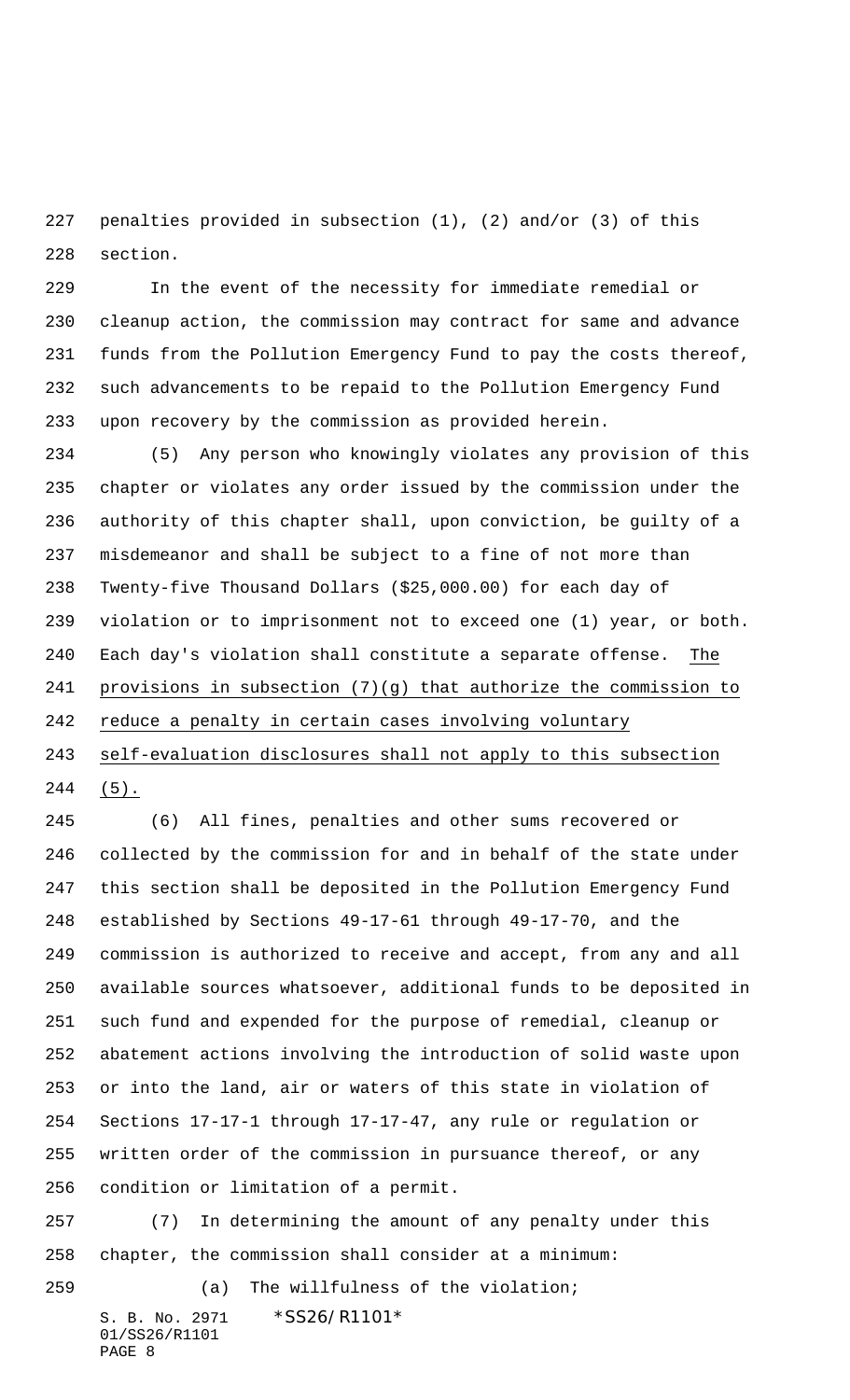(b) Any damage to air, water, land or other natural 261 resources of the state or their uses;

(c) Costs of restoration and abatement;

(d) Economic benefit as a result of noncompliance;

 (e) The seriousness of the violation, including any harm to the environment and any hazard to the health, safety and welfare of the public;

(f) Past performance history; and

 (g) Whether the noncompliance was discovered and disclosed as the result of a voluntary self-evaluation. If a person discovers as a result of a voluntary self-evaluation, information related to noncompliance with an environmental law and voluntarily discloses that information to the department, commission or any employee thereof, the commission shall, to the 274 greatest extent possible, reduce a penalty, other than a criminal penalty imposed under subsection (5), if any, determined by the commission, except for economic benefit as a result of noncompliance, to a de minimis amount if all of the following are true concerning the noncompliance discovered and disclosed as a result of a voluntary self-evaluation:

 (i) The disclosure is made promptly after knowledge of the information disclosed is obtained by the person; (ii) The person making the disclosure initiates the appropriate corrective actions and pursues those corrective actions with due diligence and has either completed the corrective action or is in compliance with a schedule for conduct of the corrective action approved by the commission or the department; (iii) The person making the disclosure cooperates with the commission and the department regarding investigation of the issues identified in the disclosure; (iv) The person is not otherwise required by an environmental law to make the disclosure to the commission or the department;

S. B. No. 2971 \* SS26/R1101\* 01/SS26/R1101 PAGE 9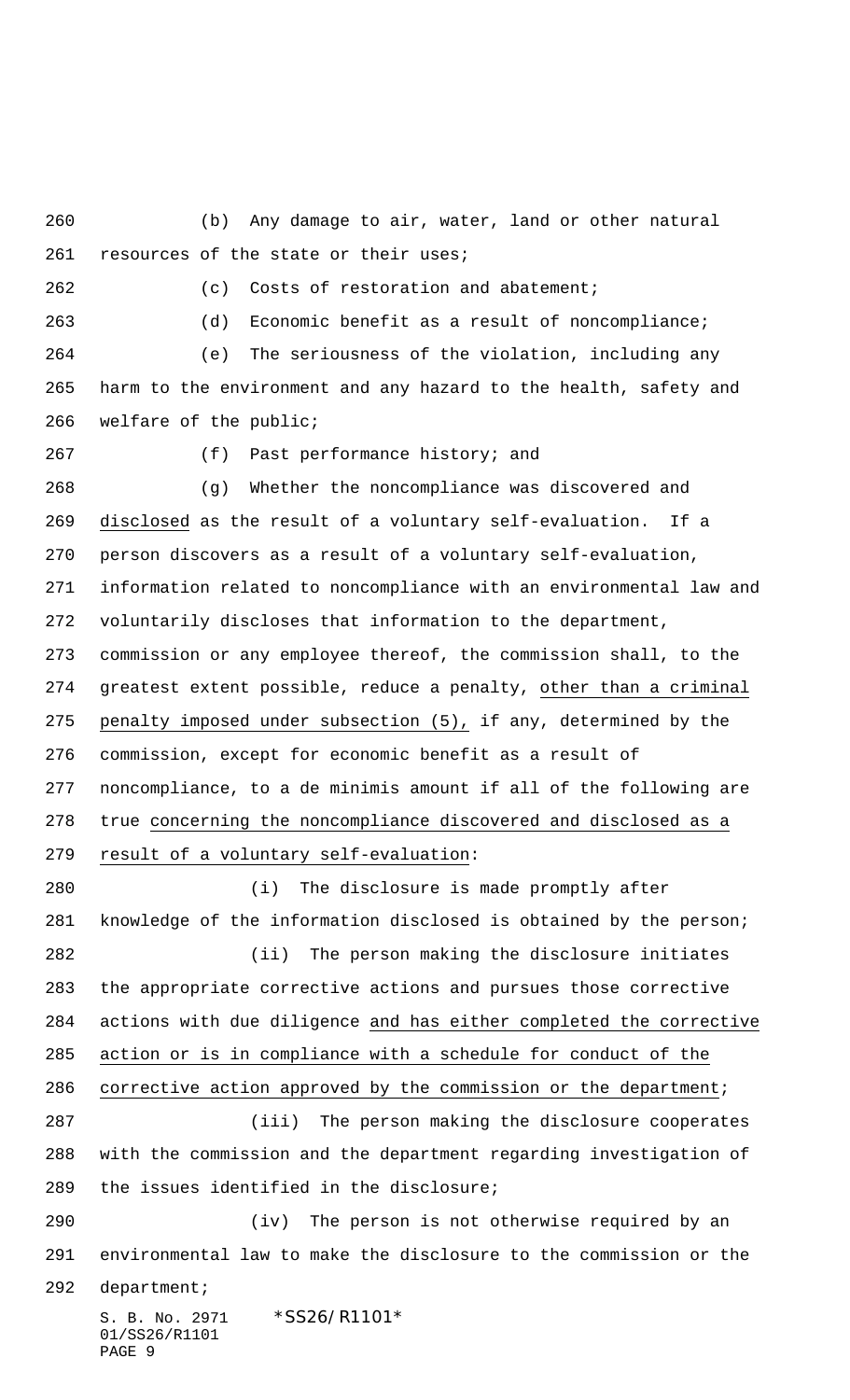(v) The information was not obtained through any source independent of the voluntary self-evaluation or by the department through observation, sampling or monitoring; **\* \* \*** (vi) The noncompliance did not result in a substantial hazard or endangerment threatening the public health and safety **\* \* \*** or the environment that actually exists currently, existed previously, or is imminent to occur in the future; (vii) The noncompliance shall not be a violation of an administrative order from the commission or the United States Environmental Protection Agency or of a judicial order; (viii) This subparagraph (viii) shall be limited to the one-year period immediately before disclosure of the noncompliance described herein and shall be based solely on the compliance history of the specific facility or property that is the subject of the noncompliance described herein. Within this one-year period and at this single facility or property, the owner or operator of a facility or property shall not have committed significant violations of environmental laws that 1. constitute a pattern of continuous or repeated significant violations of a. environmental laws, b. administrative orders from or settlement agreements with the commission or the United States Environmental Protection Agency settling alleged significant violations of environmental laws, or c. judicial orders settling alleged significant violations of environmental laws; and 2. arose from either a. events giving rise to these alleged or actual significant violations that are separate and distinct from the significant violation noncompliance that is disclosed, or b. multiple administrative orders from or settlement agreements with the commission or the United States Environmental Protection Agency concerning the same significant violation noncompliance that is disclosed; and

S. B. No. 2971 \* SS26/R1101\* 01/SS26/R1101 PAGE 10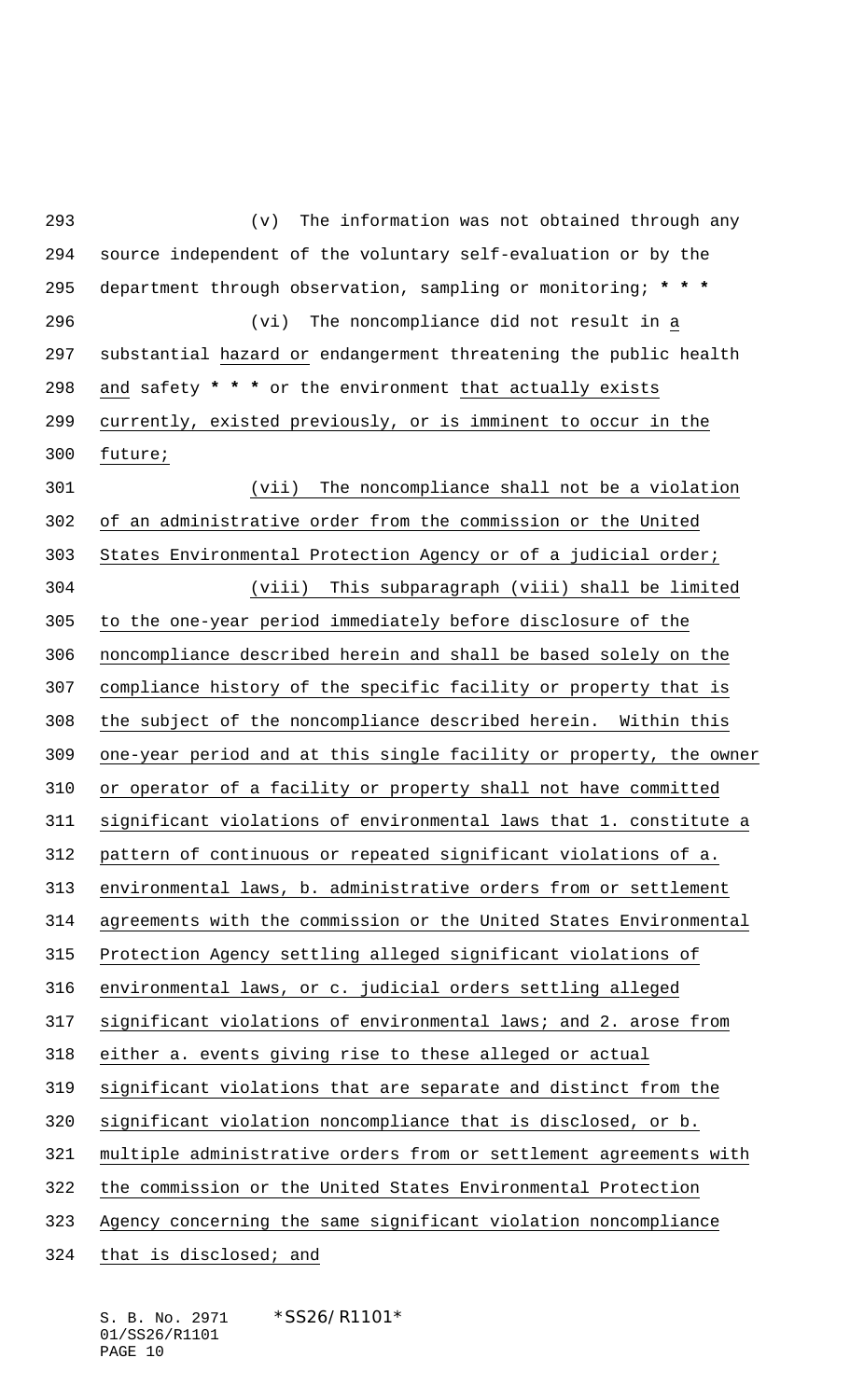(ix) Terms used in this paragraph (g) shall have

## the meanings ascribed in Section 49-2-2.

 (8) Any provision of this section and chapter regarding liability for the costs of cleanup, removal, remediation or abatement of any pollution, hazardous waste or solid waste shall be limited as provided in Section 49-17-42 and rules adopted thereto.

 (9) If a person asserts the environmental self-evaluation report privilege, the commission shall not consider or hold such assertion against the person when the commission determines the 335 amount of any penalty.

 SECTION 4. Section 49-17-43, Mississippi Code of 1972, is amended as follows:

 49-17-43. (a) Any person found by the commission violating any of the provisions of Sections 49-17-1 through 49-17-43, or any rule or regulation or written order of the commission in pursuance thereof or any condition or limitation of a permit, except a permit required under the Solid Wastes Disposal Law of 1974 (Sections 17-17-1 through 17-17-47), shall be subject to a civil penalty of not more than Twenty-five Thousand Dollars (\$25,000.00), for each violation, such penalty to be assessed and levied by the commission after a hearing as provided hereinabove. Appeals from the imposition of the civil penalty may be taken to the chancery court in the same manner as appeals from orders of the commission. If the appellant desires to stay the execution of a civil penalty assessed by the commission, he shall give bond with sufficient resident sureties of one or more guaranty or surety companies authorized to do business in this state, payable to the State of Mississippi, in an amount equal to double the amount of any civil penalty assessed by the commission, as to which the stay of execution is desired, conditioned, if the judgment shall be affirmed, to pay all costs of the assessment

S. B. No. 2971 \* SS26/R1101\* 01/SS26/R1101 PAGE 11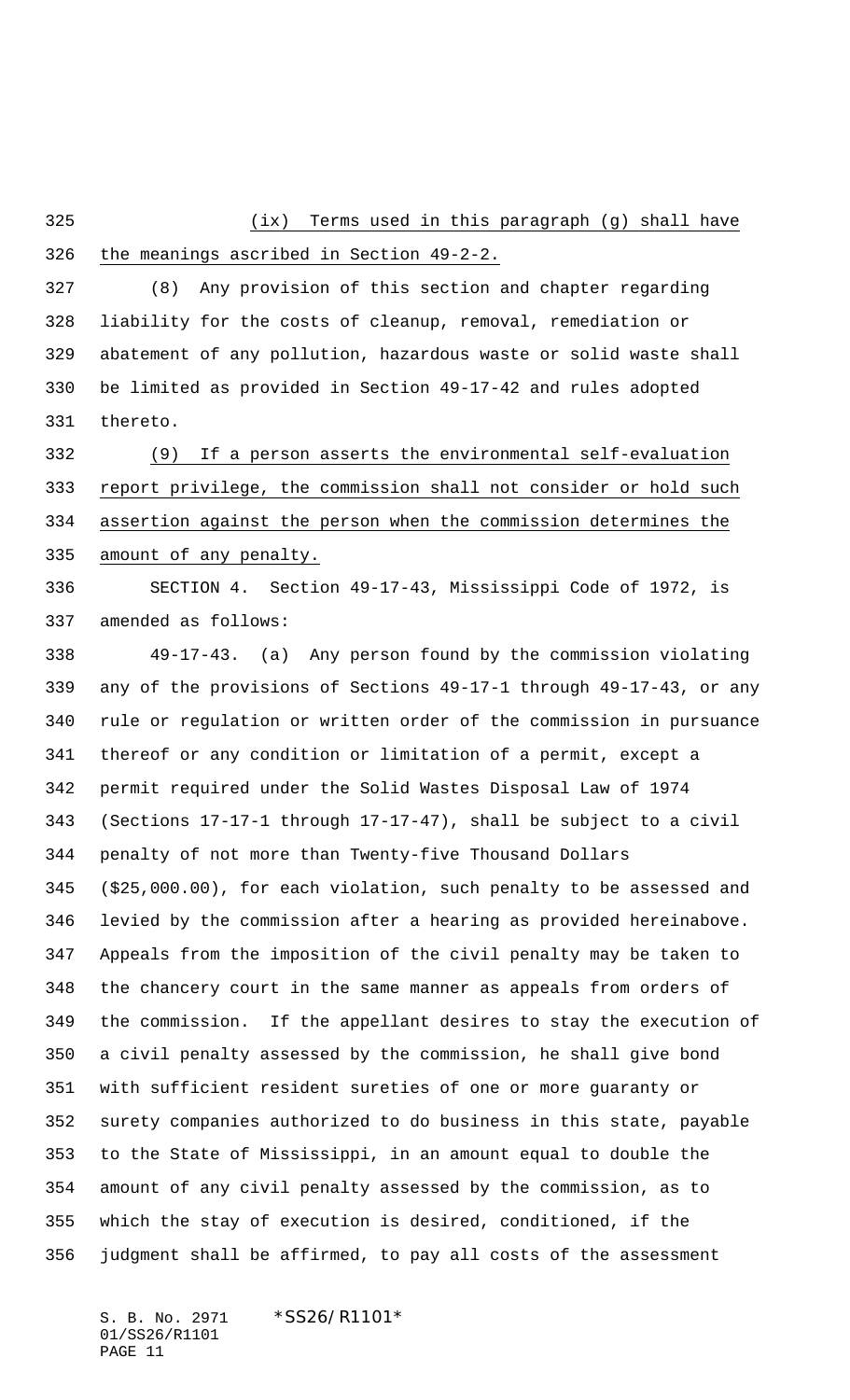entered against the appellant. Each day upon which a violation occurs shall be deemed a separate and additional violation.

 Any person violating any provision of the Solid Wastes Disposal Law of 1974 (Sections 17-17-1 through 17-17-47), any rule or regulation made pursuant to that law, or any order issued by the commission under the authority of that law shall be subject to the penalties provided in Section 17-17-29.

 (b) In lieu of, or in addition to, the penalty provided in paragraph (a) of this section, the commission shall have power to institute and maintain in the name of the state any and all proceedings necessary or appropriate to enforce the provisions of Sections 49-17-1 through 49-17-43, rules and regulations in force pursuant thereto, and orders and permits made and issued under those sections, in the appropriate circuit, chancery, county or justice court of the county in which venue may lie. The commission may obtain mandatory or prohibitory injunctive relief, either temporary or permanent, and in cases of a substantial hazard or endangerment to the public health and safety or the environment that actually exists currently, existed previously or is imminent to occur in the future as set forth in Section 49-17-27, it shall not be necessary in such cases that the state plead or prove: (i) that irreparable damage would result if the injunction did not issue; (ii) that there is no adequate remedy at law; or (iii) that a written complaint or commission order has first been issued for the alleged violation.

S. B. No. 2971 \*SS26/R1101\* 01/SS26/R1101 PAGE 12 (c) Any person who violates any of the provisions of, or fails to perform any duty imposed by, Sections 49-17-1 through 49-17-43 or any rule or regulation issued hereunder, or who violates any order or determination of the commission promulgated pursuant to such sections, and causes the death of fish or other wildlife shall be liable, in addition to the penalties provided in paragraphs (a) and/or (b) of this section, to pay to the state an additional amount equal to the sum of money reasonably necessary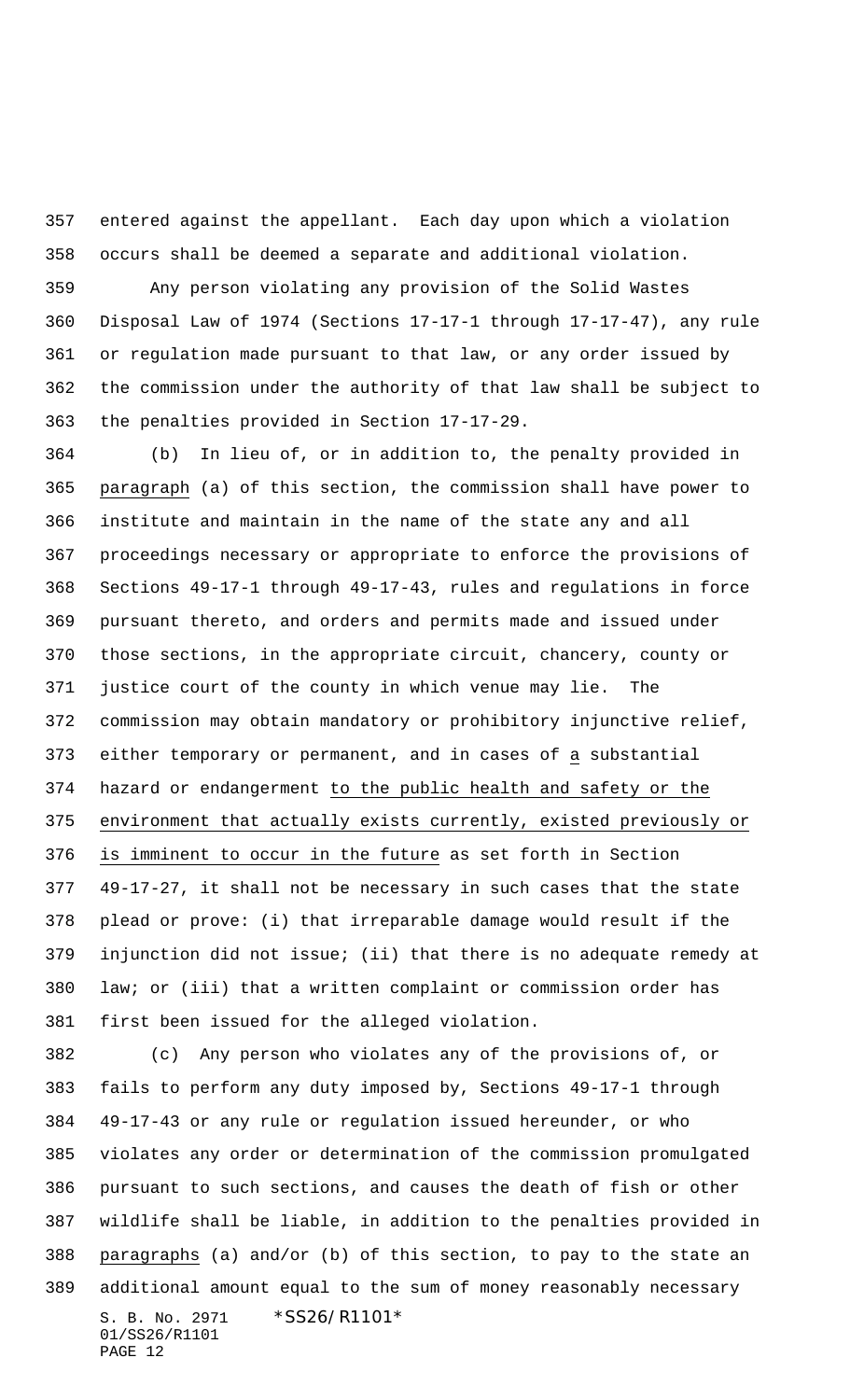to restock such waters or replenish such wildlife as determined by the commission after consultation with the Mississippi Commission on Wildlife, Fisheries and Parks. Such amount may be recovered by the commission on behalf of the state in a civil action brought in the appropriate county or circuit court of the county in which venue may lie.

 (d) Any person who owns or operates facilities which, through misadventure, happenstance or otherwise, cause pollution necessitating immediate remedial or cleanup action shall be liable for the cost of such remedial or cleanup action and the commission may recover the cost of same by a civil action brought in the circuit court of the county in which venue may lie. This penalty may be recovered in lieu of or in addition to the penalties provided in paragraphs (a), (b) and/or (c) of this section.

 In the event of the necessity for immediate remedial or cleanup action, the commission may contract for same and advance funds from the Pollution Emergency Fund to pay the costs thereof, such advancements to be repaid to the Pollution Emergency Fund upon recovery by the commission as provided above.

S. B. No. 2971 \*SS26/R1101\* (e) It is unlawful for any person to: (1) discharge pollutants in violation of Section 49-17-29 or in violation of any condition or limitation included in a permit issued under Section 49-17-29 or (2) introduce pollutants into publicly owned treatment works in violation of pretreatment standards or in violation of toxic effluent standards; and, upon conviction thereof, such person shall be punished by a fine of not less than Two Thousand Five Hundred Dollars (\$2,500.00) nor more than Twenty-five Thousand Dollars (\$25,000.00) per day of violation. The provisions in paragraph (g)(vii) that authorize the commission to reduce a penalty in certain cases involving voluntary self-evaluation disclosure shall not apply to this paragraph. (f) All fines, penalties and other sums recovered or collected by the commission for and in behalf of the state under

01/SS26/R1101 PAGE 13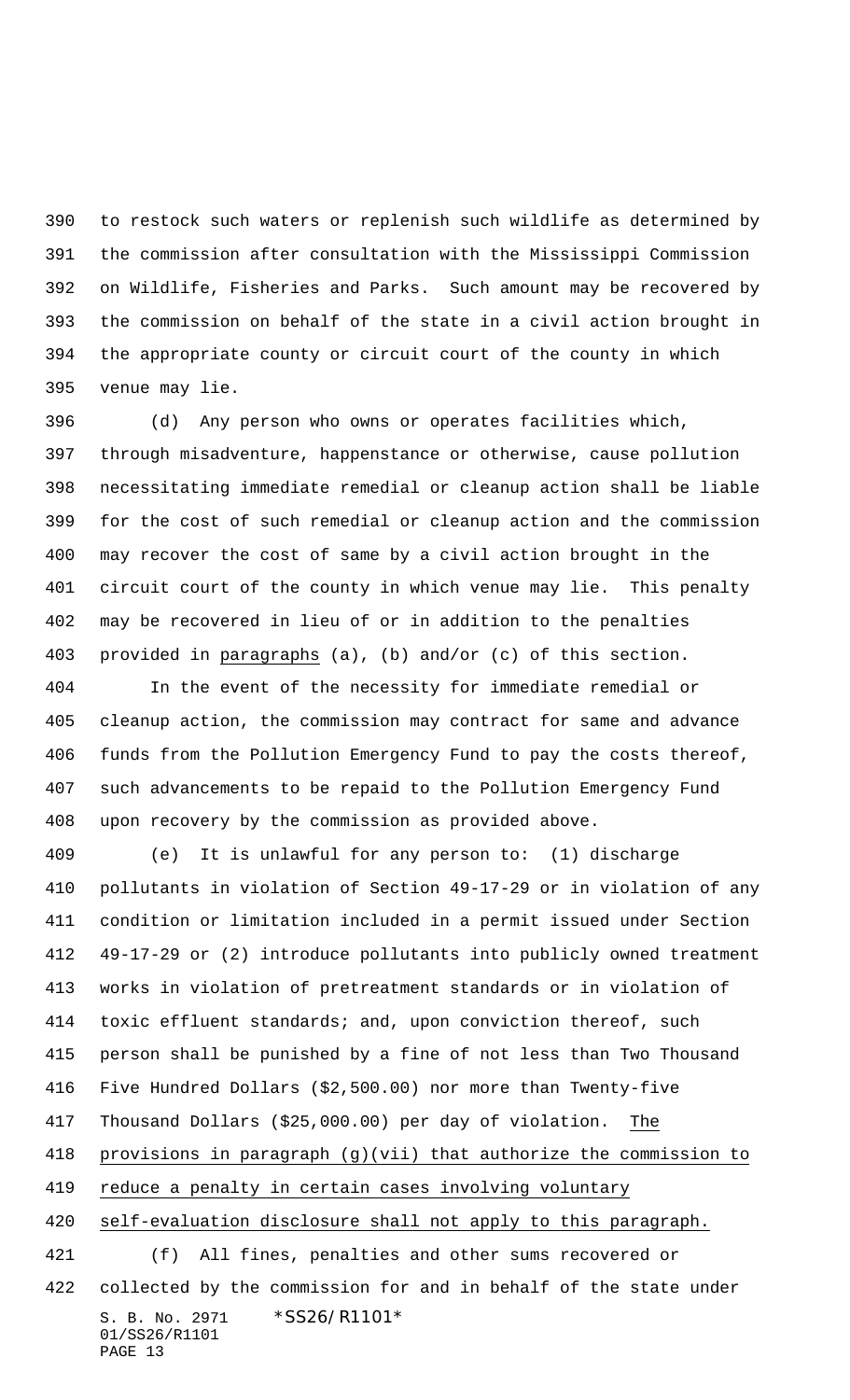this section shall be deposited in the Pollution Emergency Fund established under this chapter, and the commission is authorized to receive and accept, from any funds and all available sources whatsoever, additional funds to be deposited in such fund and expended for the purpose of remedial, cleanup or abatement actions involving pollution of the land, air or waters of the state in violation of Sections 49-17-1 through 49-17-43, any rule or regulation or written order of the commission in pursuance thereof, or any condition or limitation of a permit. (g) In determining the amount of any penalty under this chapter, the commission shall consider at a minimum: (i) The willfulness of the violation; (ii) Any damage to air, water, land or other natural resources of the state or their uses; (iii) Costs of restoration and abatement; (iv) Economic benefit as a result of noncompliance; (v) The seriousness of the violation, including any harm to the environment and any hazard to the health, safety and welfare of the public; (vi) Past performance history; and (vii) Whether the noncompliance was discovered and reported as the result of a voluntary self-evaluation. If a person discovers as a result of a voluntary self-evaluation, information related to noncompliance with an environmental law and voluntarily discloses that information to the department, commission or any employee thereof, the commission shall, to the greatest extent possible, reduce a penalty, other than a criminal penalty imposed under paragraph (g), if any, determined by the commission, except for economic benefit as a result of noncompliance, to a de minimis amount if all of the following are true concerning the noncompliance discovered and disclosed as a result of a voluntary self-evaluation:

S. B. No. 2971 \*SS26/R1101\* 01/SS26/R1101 PAGE 14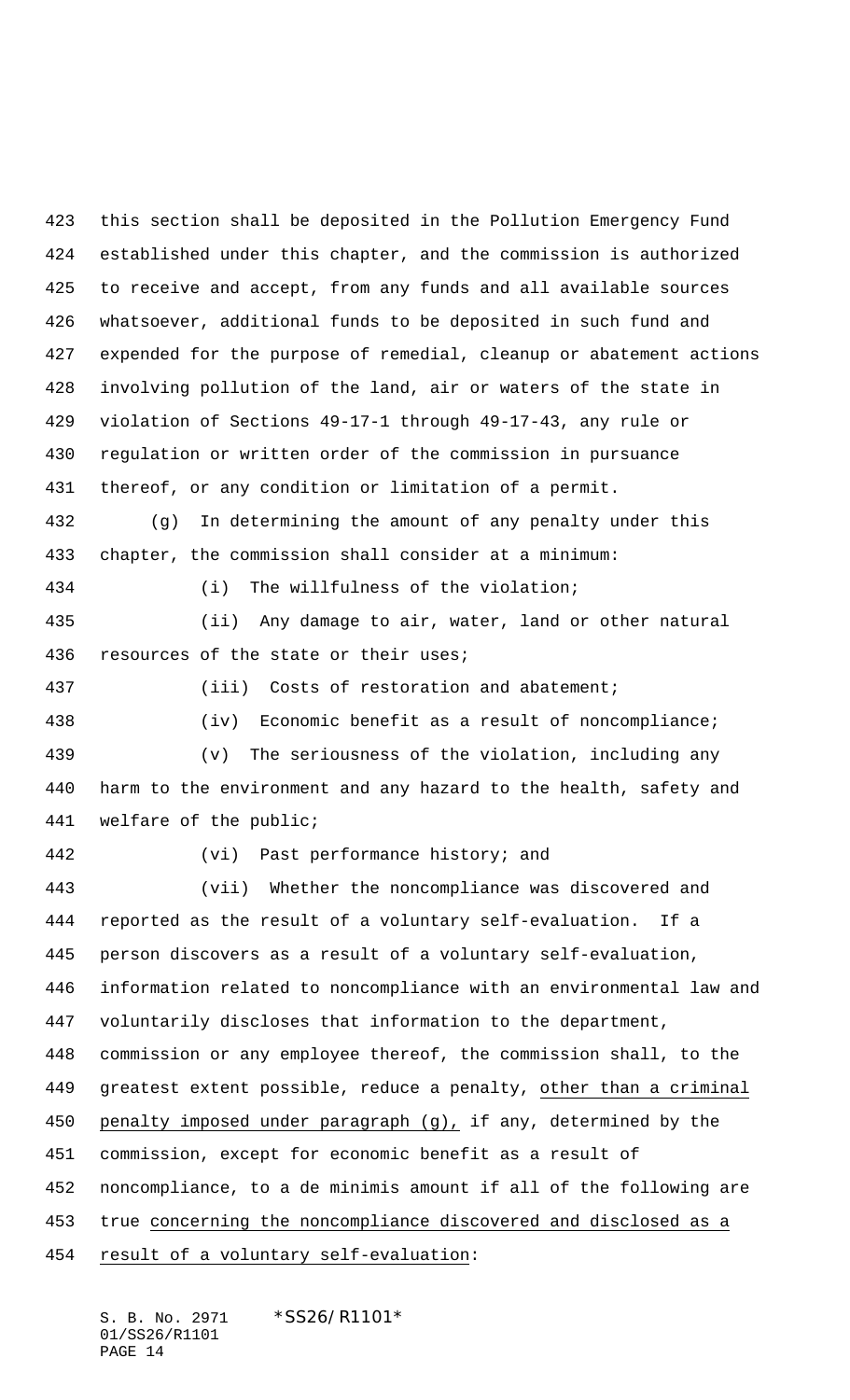1. The disclosure is made promptly after knowledge of the information disclosed is obtained by the person; 2. The person making the disclosure initiates the appropriate corrective actions and pursues those corrective actions with due diligence; 3. The person making the disclosure cooperates with the commission and the department regarding investigation of the issues identified in the disclosure; 4. The person is not otherwise required by an environmental law to make the disclosure to the commission or the department; 5. The information was not obtained through any source independent of the voluntary self-evaluation or by the department through observation, sampling or monitoring; **\* \* \*** 6. The noncompliance did not result in a substantial hazard or endangerment threatening the public health and safety **\* \* \*** or the environment that actually exists currently, existed previously or is imminent to occur in the future; 7. Terms used in this subparagraph (vii) shall have the meanings ascribed in Section 49-2-2. (h) Any provisions of this section and chapter regarding liability for the costs of cleanup, removal, remediation or abatement of any pollution, hazardous waste or solid waste shall be limited as provided in Section 49-17-42 and rules adopted thereto. (i) If a person assets the environmental self-evaluation report privilege, the commission shall not consider or hold such assertion against the person when the commission determines the amount of any penalty. SECTION 5. Section 49-17-427, Mississippi Code of 1972, is amended as follows:

S. B. No. 2971 \*SS26/R1101\* 01/SS26/R1101 PAGE 15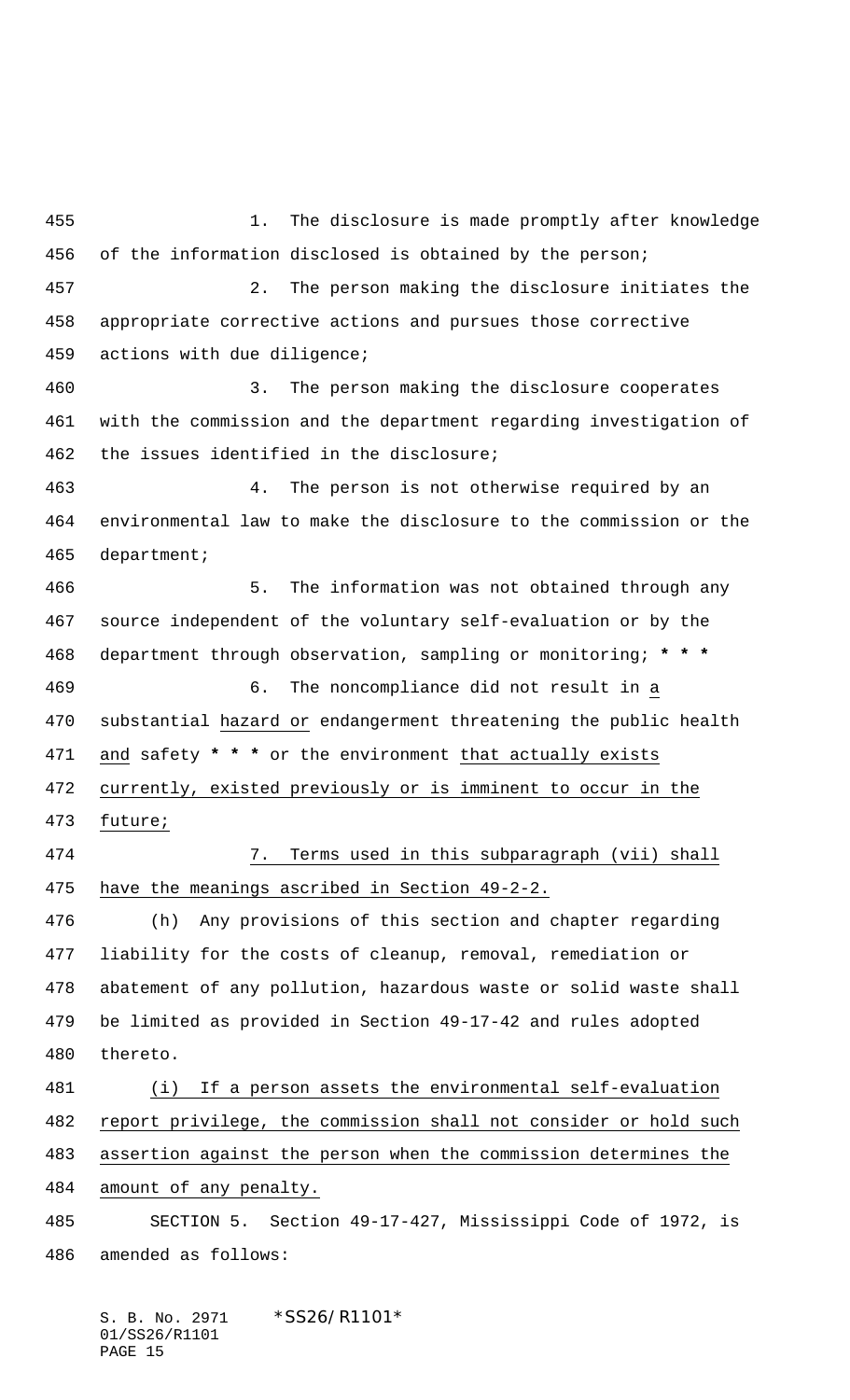49-17-427. (1) Whenever the commission or an employee thereof has reason to believe that a violation of any provision of this chapter, or of any order of the commission, or of any regulation promulgated pursuant to this chapter has occurred, the commission shall initiate proceedings in the same manner as provided in Sections 49-17-31 through 49-17-41, Mississippi Code of 1972.

 (2) Any person found by the commission violating any of the provisions of Sections 49-17-401 through 49-17-433, or any rule or regulation or written order of the commission shall be subject to a civil penalty of not more than Twenty-five Thousand Dollars (\$25,000.00) for each violation per day, such penalty to be assessed and levied by the commission as provided in Sections 49-17-1 through 49-17-43, Mississippi Code of 1972.

 (3) In determining the amount of any penalty under this chapter, the commission shall consider at a minimum: (a) The willfulness of the violation;

 (b) Any damage to air, water, land or other natural 505 resources of the state or their uses;

 (c) Costs of restoration or abatement; (d) Economic benefit as a result of noncompliance; (e) The seriousness of the violation, including any harm to the environment and any hazard to the health, safety and welfare of the public;

(f) Past performance history; and

S. B. No. 2971 \* SS26/R1101\* 01/SS26/R1101 PAGE 16 (g) Whether the noncompliance was discovered and reported as the result of a voluntary self-evaluation. If a person discovers as a result of a voluntary self-evaluation, information related to noncompliance with an environmental law and voluntarily discloses that information to the department, commission or any employee thereof, the commission shall, to the greatest extent possible, reduce a penalty, if any, determined by the commission, except for economic benefit as a result of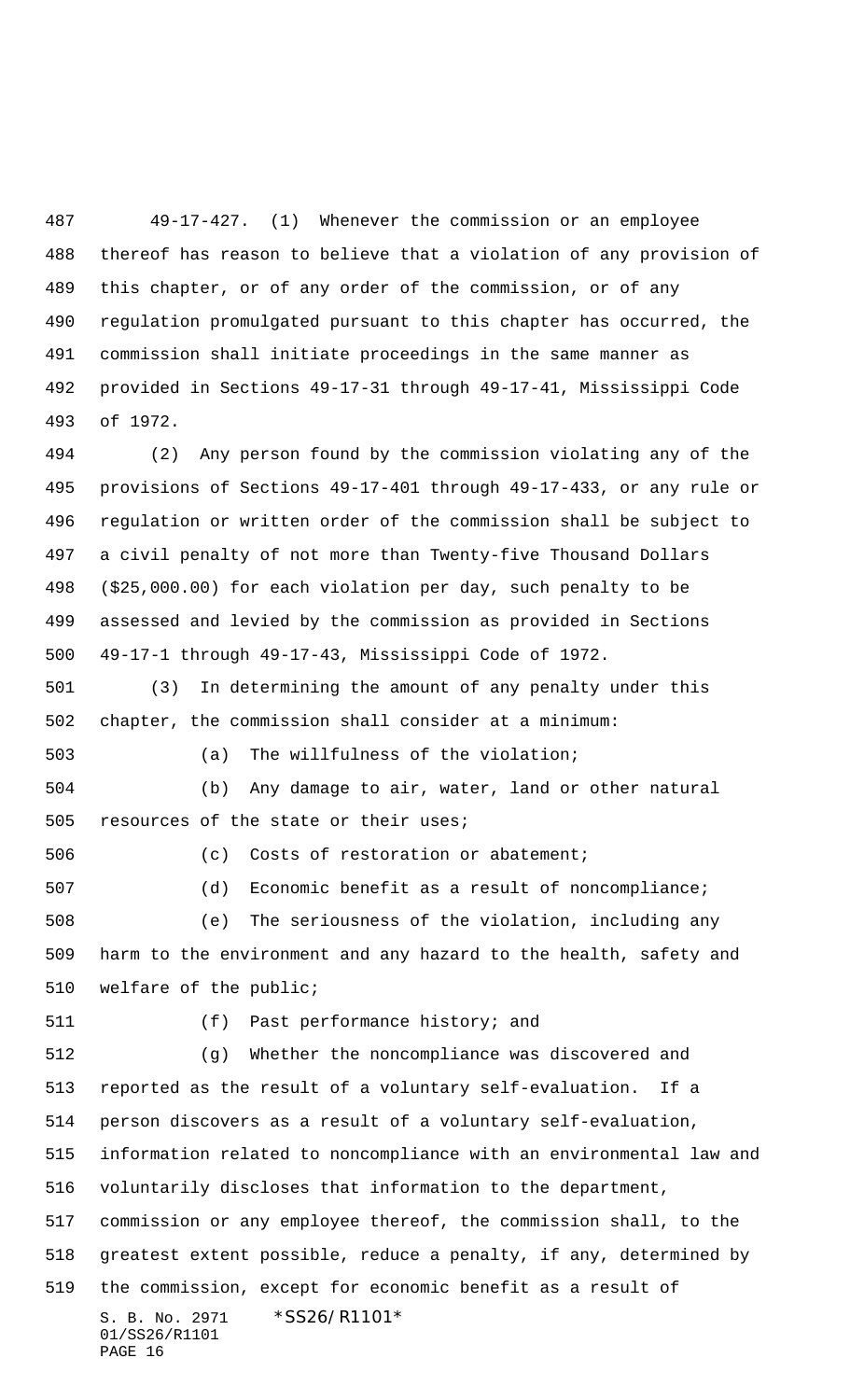noncompliance, to a de minimis amount if all of the following are true:

 (i) The disclosure is made promptly after knowledge of the information disclosed is obtained by the person; (ii) The person making the disclosure initiates the appropriate corrective actions and pursues those corrective actions with due diligence; (iii) The person making the disclosure cooperates with the commission and the department regarding investigation of the issues identified in the disclosure; (iv) The person is not otherwise required by an environmental law to make the disclosure to the commission or the department; (v) The information was not obtained through any source independent of the voluntary self-evaluation or by the department through observation, sampling or monitoring; **\* \* \*** (vi) The noncompliance did not result in a substantial hazard or endangerment threatening the public health and safety **\* \* \*** or the environment that actually exists currently, existed previously or is imminent to occur in the future; (vii) The noncompliance shall not be a violation of an administrative order from the commission or the United

S. B. No. 2971 \* SS26/R1101\* 01/SS26/R1101 PAGE 17 (viii) This subparagraph (viii) shall be limited to the one-year period immediately before disclosure of the noncompliance described herein and shall be based solely on the compliance history of the specific facility or property that is the subject of the noncompliance described herein. Within this one-year period and at this single facility or property, the owner or operator of a facility or property shall not have committed significant violations of environmental laws that 1. constitute a pattern of continuous or repeated significant violations of a.

States Environmental Protection Agency or of a judicial order;